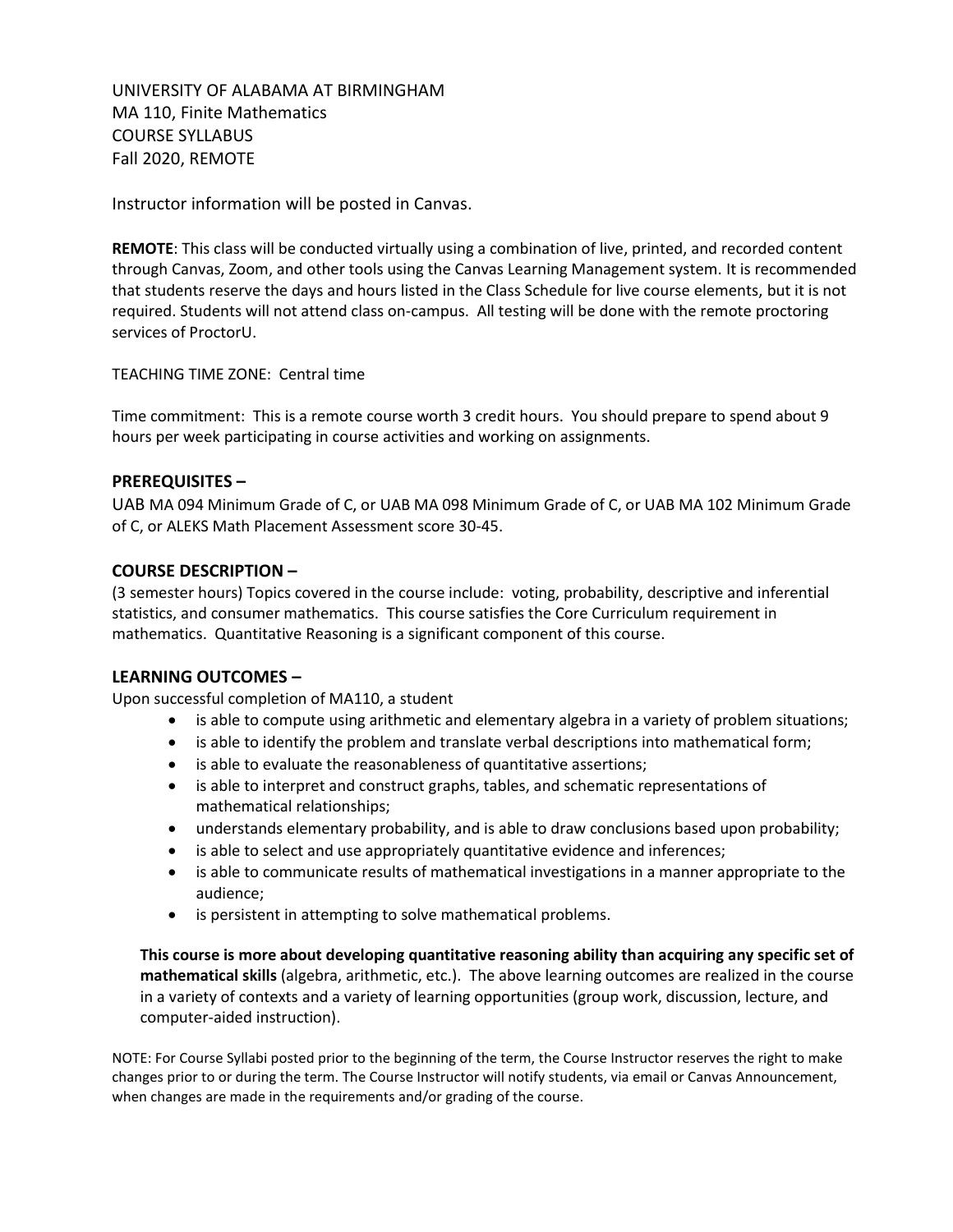# **UAB Policies and Resources-**

### **Add/Drop and Course Withdrawal**

- **Drop/Add**: Deadlines for adding, dropping, or withdrawing from a course and for paying tuition are published in the [Academic Calendar](https://www.uab.edu/students/academics/academic-calendar) available online. Review th[e Institutional Refund](https://www.uab.edu/students/one-stop/policies/institutional-refund-policy)  [Policy](https://www.uab.edu/students/one-stop/policies/institutional-refund-policy) for information on refunds for dropped courses.
- **Withdrawal**: To avoid academic penalty, a student must withdraw from a course by the withdrawal deadline shown in the academic calendar and receive a grade of W (withdrawn). Failure to attend class does not constitute a formal drop or withdrawal.

### **UAB United: Safe Entry to Campus**

- Please go to the [UAB United website](https://www.uab.edu/uabunited/students) for guidance and resources related to our safe entry to campus in Fall 2020, including information on:
	- **[Testing](https://www.uab.edu/uabunited/students/testing)**
	- [Academic resources](https://www.uab.edu/uabunited/students/academics) and in-depth information
	- [Student Affairs resources](https://www.uab.edu/uabunited/students/student-affairs) to support all students (housing, dining, extracurricular activities, parking, etc.)
	- [Health and safety resources and recommendations](https://www.uab.edu/uabunited/students/health-safety) for on and off-campus
	- Information for [graduate students,](https://www.uab.edu/graduate/about/graduate-school-covid-19-updates) [School of Medicine students,](https://www.uab.edu/medicine/home/covid-19-updates) [Post-](https://www.uab.edu/postdocs/covid-19)[Docs](https://www.uab.edu/postdocs/covid-19) and [International Students](https://www.uab.edu/global/about/programs-services/isss/faqs-concerning-recent-sevp-guidance-and-covid-19-planning)

All students should use the [Student COVID-19 Entry Checklist](https://www.uab.edu/uabunited/entry-checklists#student-checklist) to see what they have to do in order to enter the campus safely. **Non-compliance with the required items will result in students not being able to remain on campus or participate in any in-person classes, meetings, jobs, extracurricular activities, and events.**

### **Misconduct**

The University of Alabama at Birmingham expects all members of its academic community to function according to the highest ethical and professional standards. Students, faculty, and the administration of the institution must be involved to ensure this quality of academic conduct. Review the Academic Honor Code and Non-Academic Student Code of Conduct linked below.

- [Academic Honor Code](http://www.uab.edu/students/one-stop/policies/academic-honor-code)
- [Non-Academic Student Code of Conduct](http://www.uab.edu/studentconduct)

### **DSS Accessibility Statement**

**Accessible Learning:** UAB is committed to providing an accessible learning experience for all students. If you are a student with a disability that qualifies under Americans with Disabilities Act (ADA) and Section 504 of the Rehabilitation Act, and you require accommodations, please contact Disability Support Services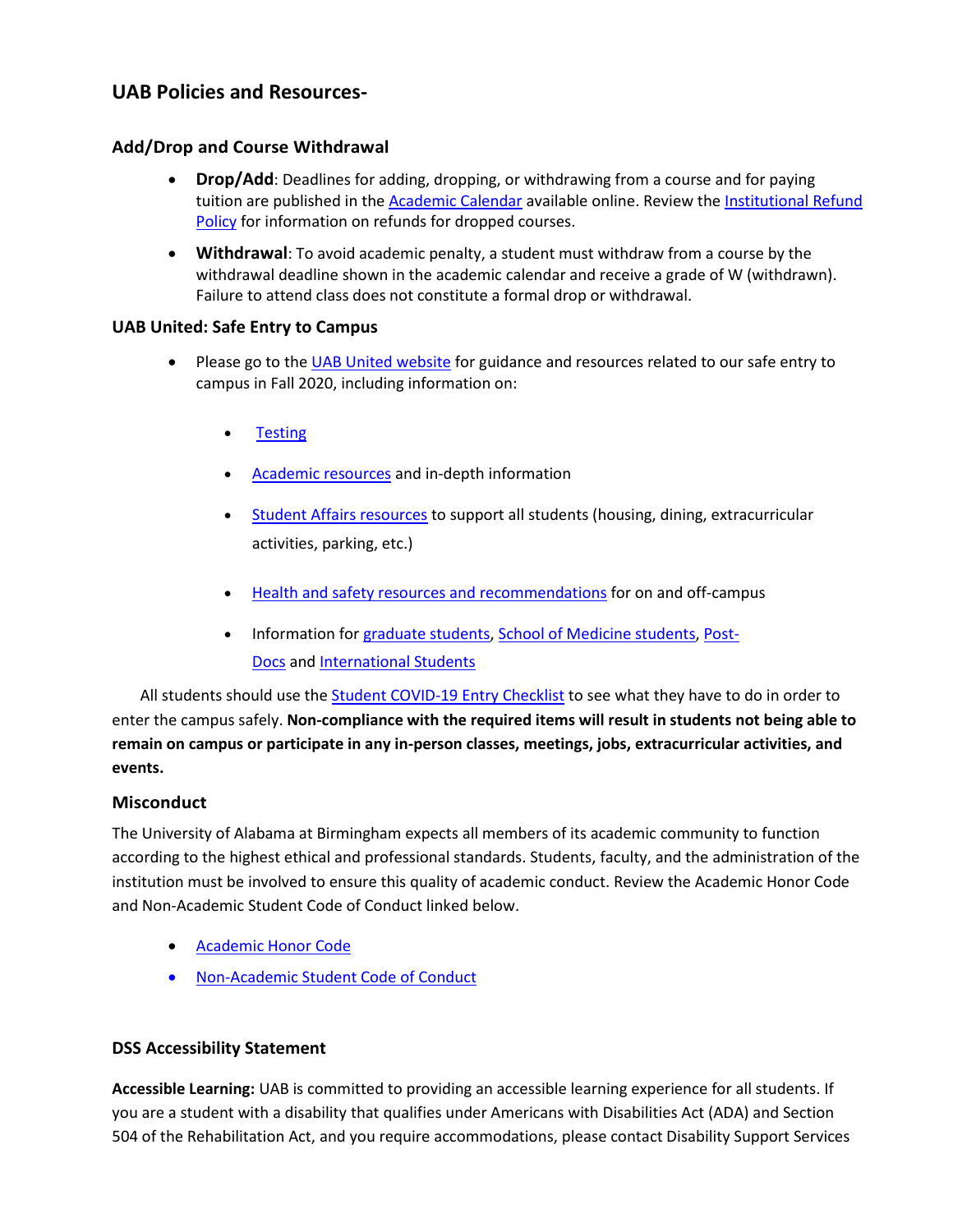for information on accommodations, registration and procedures. Requests for reasonable accommodations involve an interactive process and consist of a collaborative effort among the student, DSS, faculty and staff. If you are registered with Disability Support Services, please contact DSS to discuss accommodations that may be necessary in this course. If you have a disability but have not contacted Disability Support Services, please call (205) 934-4205, visit [their website,](http://www.uab.edu/dss) or their office located in Hill Student Center Suite 409.

**COVID-19 Adjustments for Students**: Attendance will not be a part of your grade in MA 110. Students concerned about their attendance as a result of COVID-19 should register with Disability Support Services.

UAB Disability Support Services (DSS) has established a process for UAB students to request temporary adjustments based on the impact of COVID-19. The process is similar to the traditional DSS registration procedures for accommodations based on disability. However, these requests will be referred to as "COVID-19 Related Temporary Adjustments". On the DSS website, there is a section (next to the traditional DSS application process) titled "Request COVID-19 Temporary Adjustments" where students can read the process and click to complete an application.

On the application, the student must complete an attestation and identify which of the following category(s) applies to their situation. Students will be allowed to submit documentation to support their requests.

• I am 65 or older

• My medical provider has determined that I am an individual who is considered high risk according to Centers for Disease Control and Prevention

• I care for or reside with an individual who has been determined to be high risk according to Centers for Disease Control and Prevention

- I have tested positive for COVID-19
- I am requesting adjustments for another reason

Any questions regarding this process should be referred directly to dss@uab.edu. For qualifying students, DSS staff will create a Notification of Temporary Adjustment Letter (PDF format) which will be provided to students. Students will share this letter, as needed, with instructors to request adjustments.

### **Title IX Statement:**

The University of Alabama at Birmingham is committed to providing an environment that is free from sexual misconduct, which includes gender-based assault, harassment, exploitation, dating and domestic violence, stalking, as well as discrimination based on sex, sexual orientation, gender identity, and gender expression. If you have experienced any of the aforementioned conduct we encourage you to report the incident. UAB provides several avenues for reporting. For more information about Title IX, policy, reporting, protections, resources and supports, please visit **UAB Title IX webpage for UAB's Title IX**, UAB's Equal Opportunity, Anti-Harassment, Duty to Report, and Non-Retaliation policies.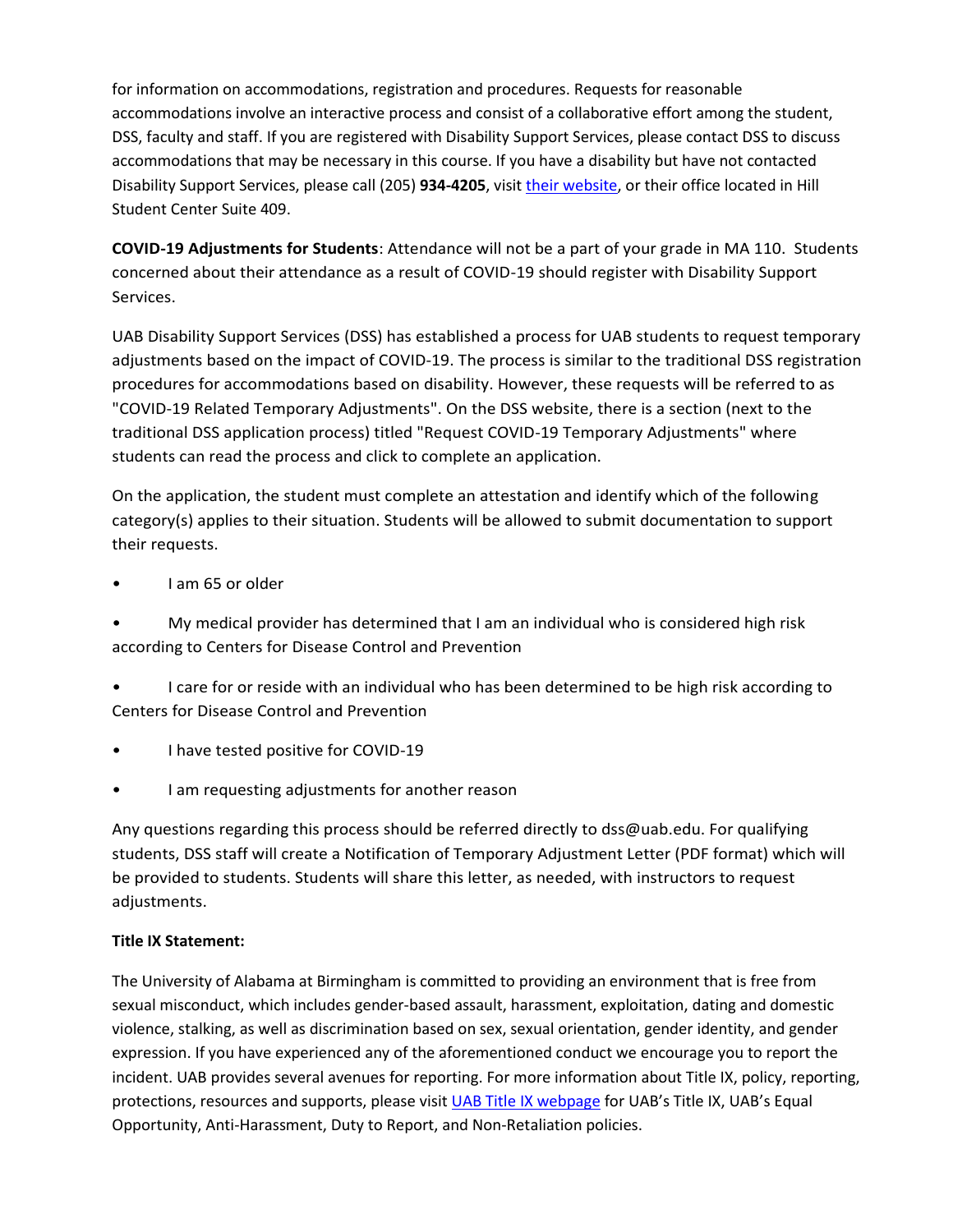### **Mandatory Masks and Social Distancing Requirements:**

In accordance with CDC guidelines and for the health and wellbeing of all faculty, staff and students. Students, faculty and staff are required to wear cloth face coverings or face masks at all times and maintain social distancing (6 feet between individuals in traditional classrooms, or, in instructional laboratories and similar settings) while on the UAB campus. Instructors have the right to ask those who are not complying with these requirements to leave class in the interest of everyone's health and safety. In the event that a student refuses to comply with these requirements, the instructor has the right to cancel class.

Additionally, following other simple practices will promote good health in and out of the classroom, such as frequent and thorough hand washing, wiping down desks and seats with disinfectant wipes whenever possible, not sharing personal items such as pens and cell phones, and avoiding crowded areas and other enclosed spaces.

The UAB Blazer community views the adoption of these mandatory guidelines as a mark of good citizenship and respectful care of fellow classmates, faculty, and staff. Please visit the [UAB United website](https://www.uab.edu/uabunited/students) for further information.

Food may not be consumed during class times in classrooms, but bottled water is permissible.

### **GuideSafe Event Passport Class Requirement**

Faculty are required to verify all students who are present for in-person instruction have a current Event Passport.

The COVID-19 pandemic is an extraordinary situation requiring significant measures to create a safe educational community. UAB is using GuideSafe™ Event Passport to facilitate access to classrooms, meetings, events, or facilities having ten or more people. Attendees, including faculty, staff, and students, will complete **[UAB Healthcheck](https://www.uab.edu/uabunited/uab-healthcheck)**, a COVID-19 assessment tool, prior to entering their event. An Event Passport is issued based factors from your daily risk level as assigned by the UAB Healthcheck. After you have completed Healthcheck, press the "Passport" button to get your passport. This passport is good for 24 hours. Remember your passport number to access your passport later in the day. Each user is assigned a unique passport number indicating their status for the upcoming event that will show a "Clear" (Green) screen or "Not Clear" (Red) screen. After the 24-hour passport has expired, you will need to complete Healthcheck again. Each passport will have a time and date to ensure validity. Learn more at [UAB GuideSafe](https://www.uab.edu/uabunited/guidesafe-event-passport)  [Event Passport.](https://www.uab.edu/uabunited/guidesafe-event-passport)

### **REQUIRED MATERIALS –**

**EQUIPMENT STATEMENT FOR MA 110 –** All students must have the required equipment for remote testing with ProctorU (webcam and microphone required). Students may test their equipment by going to <https://test-it-out.proctoru.com/>.

Note that the following *CANNOT* **be used for testing with ProctorU:** Chromebooks, Tablets, Linux operating systems, Virtual machines, Windows 10 in S mode, Surface RT.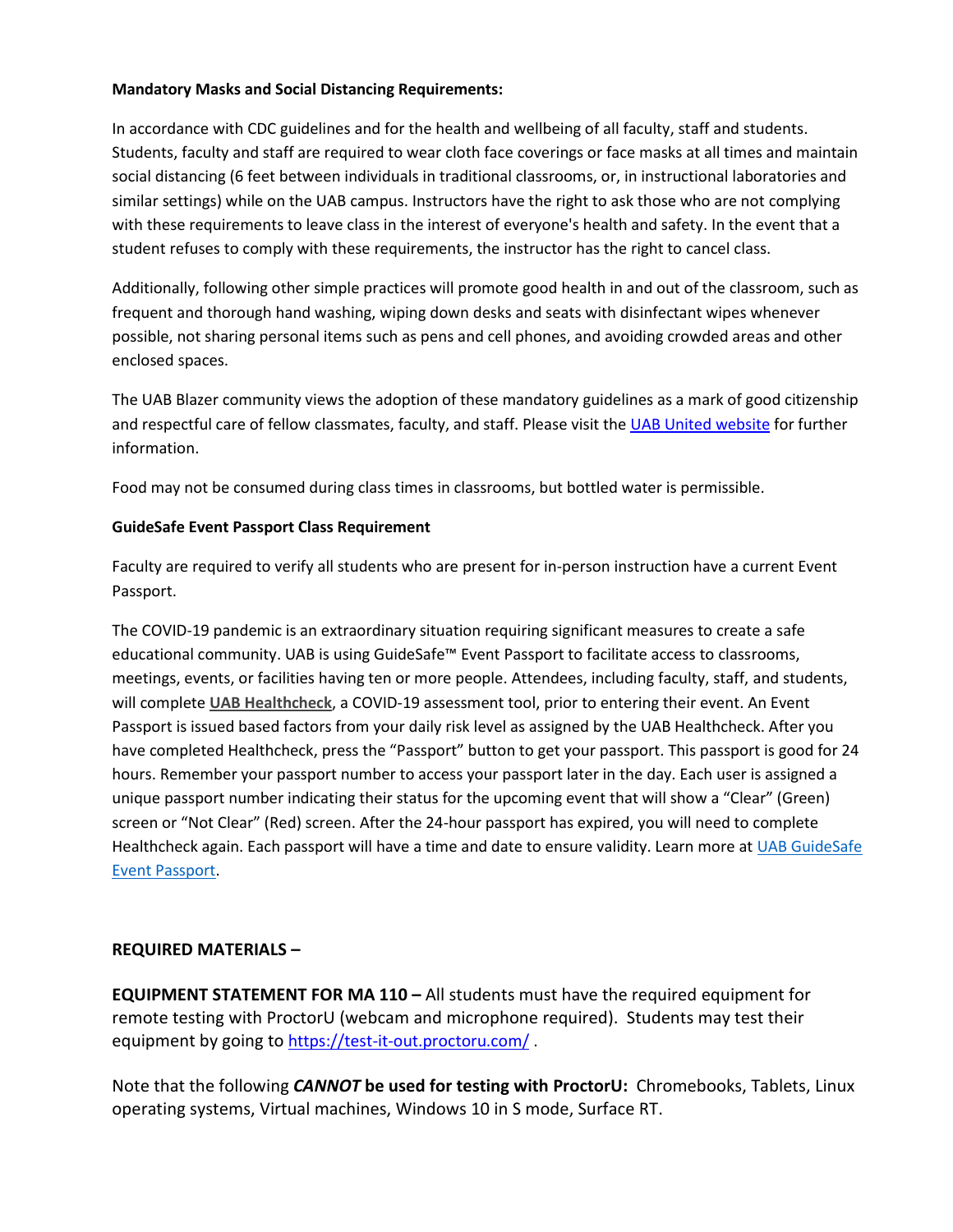**Chrome** is the recommended browser.

Students must have a **back-up plan** in case they have technical issues with their computer and/or internet.

**Knewton alta Access** –Students must purchase an access code from UAB Barnes & Noble or directly from Knewton (within Canvas).

- **How to register for Knewton alta:**
	- o Log in to Canvas.
	- o Work through the Modules in order.
	- o When you click on HW1, it will take you to a pre-created account.
	- o Click Purchase.
		- Select Plan or Enter Code (purchased from UAB Barnes & Noble)
		- *You may also select Courtesy Access (only good for 14 days).*
		- Note that once Courtesy Access expires, you will no longer have access to your HW and Quizzes. No extensions of deadlines are given for failure to purchase your required access to Knewton.

**Calculator**: Students must **use their computer operating system calculator during ALL Tests.** 

### **ATTENDANCE/PARTICIPATION POLICY –**

Participation in scheduled class meetings is recommended, but not required. Participation in all learning activities is required, and points will be awarded.

Students are expected to work on their assignments regularly, and not to wait until the deadline to begin.

Students are expected to have a back-up plan in case they have technical issues.

Students who miss class due to official university business must present official documentation IN ADVANCE and make arrangements to complete the missed work IN ADVANCE of the absence.

**Extended Absences**: Attendance is fundamental to course objectives and to the integrity of this course. Courses in the Mathematics Department require a variety of activities that involve interaction with the instructor and/or interaction with other students. Excessive absences and missed assignments seriously jeopardize a student's ability to successfully complete the course. In the event of excessive absences, students should be prepared to officially withdraw from the course. Go to <https://www.uab.edu/students/one-stop/classes/add-drop-and-withdrawal-policy> to view the UAB Add/Drop and Withdrawal Policy.

#### **COURSE GRADES –**

Student grades are based on total points earned out of 1000 points and the grading scale below.

Grading scale for MA 110:

| <b>Points Earned</b> | <b>Course Grade</b> |
|----------------------|---------------------|
| 880-1000             |                     |
| 750-879              |                     |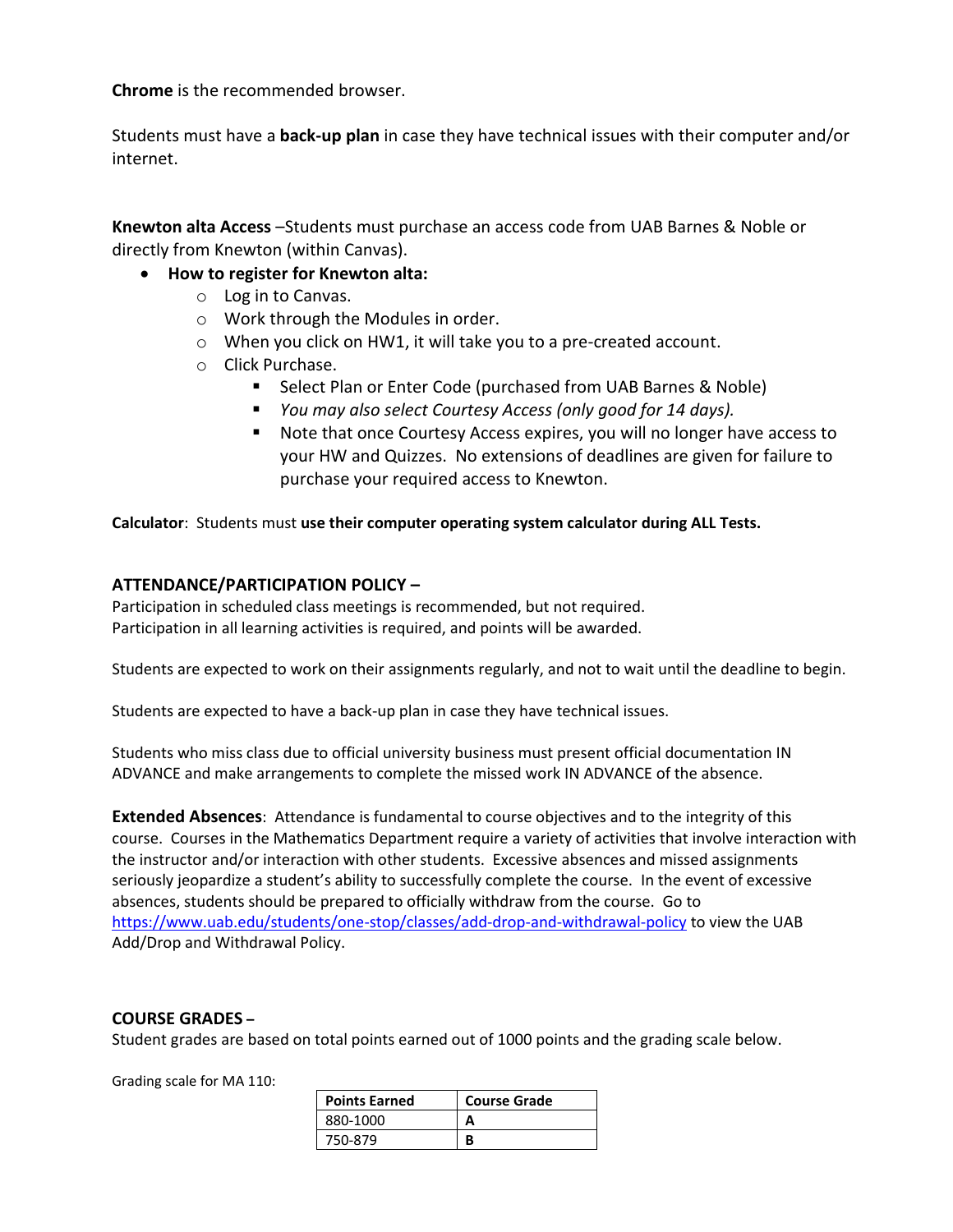| 620-749   |  |
|-----------|--|
| 500-619   |  |
| Below 500 |  |

All scores will be posted in Canvas, but the total points and overall grade will be maintained at UAB Grade for MA 110 (beginning one week after the drop/add period ends). Scores for Discussions and Problems will be posted as soon as grading is complete, which is usually within one week.

**To access total points and overall grade**: Go to Canvas and click on **UAB Grade for MA 110,** or go to [https://secure.cas.uab.edu/mll/db/.](https://secure.cas.uab.edu/mll/db/) The instructor will upload Canvas scores to UAB Grade for MA 110 regularly after deadlines.

Pass/Fail option: MA 110 allows students to elect a Pass/Fail option in case there are circumstances and/or challenges students are encountering related to the ongoing pandemic that might make a Pass/Fail option a better option. Students should discuss this option with their advisor before selecting it. If students are not remaining with the default letter grade method for any of their courses, they must select the Pass/Fail grading method for each course individually. This selection is made toward the end of the semester. Once a student selects the option for a Pass/Fail grading method for a particular course, that decision is not reversible regardless of their performance on remaining assignments or final exams.

Point distribution for MA 110:

| <b>Grade Element</b> | <b>Points</b> | Quantity      | <b>Total Points</b> |
|----------------------|---------------|---------------|---------------------|
| Honor Code statement | 1             | 1             | 1                   |
| Syllabus Quiz        | $\mathcal{P}$ | 1             | $\mathfrak z$       |
| <b>Discussion</b>    | 10            | 8             | 80                  |
| Problem              | 8             | 8             | 64                  |
| <b>RQuizzes</b>      | 4             | 11            | 44                  |
| Homework             | 14            | 11            | 154                 |
| Quizzes              | 5             | 11            | 55                  |
| <b>Tests</b>         | 150           | 4             | 600                 |
| <b>Total points</b>  |               |               | 1000                |
| Bonus                | 10            | $\mathfrak z$ | 20                  |

#### **MAKE-UP WORK POLICY**

In general, there is NO makeup for missed assignments. However, HW may be completed late within one week for 50% credit. Students are expected to work ahead on their assignments instead of waiting until the deadline.

If a student misses **one** Test, he may submit a request to replace the missed grade by taking the Makeup Test the week after Test 4. The student must submit a request form no later than Nov 11, the day after the Test 4 deadline. The student will be notified by email about the status of the request. The Makeup Test Comprehensive is a 2 hour cumulative test that covers all material in the course. A ProctorU appointment is required. *Only ONE missed test may be replaced.*

Students who must miss due to **official university competition or performance, jury duty, or required military orders** must present official documentation IN ADVANCE and MAKE ARRANGEMENTS to complete the missed work IN ADVANCE of the absence. **Before the end of the add/drop perio**d, students must provide their instructor a schedule of anticipated excused absences with a letter explaining the nature of the expected absences from the director of the unit or department sponsoring the activity. If a change in the schedule occurs, students are responsible for providing their instructors with advance written notification from the sponsoring unit or department.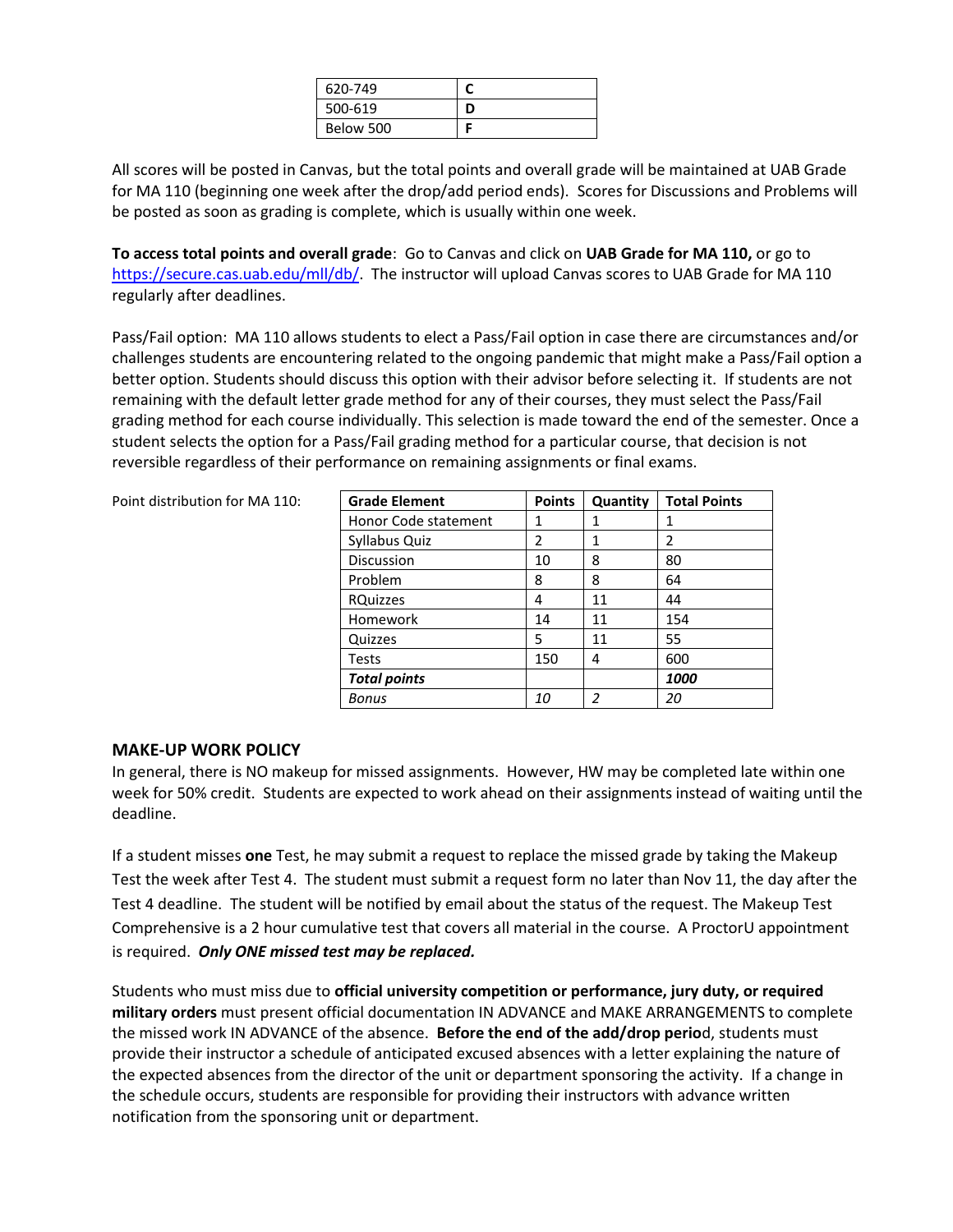Students should notify the instructor in writing or via email **before the end of the drop/add period** of their intention to be absent from class for religious observance. The instructor will work to provide reasonable opportunity to complete academic responsibilities as long as that does not interfere with the academic integrity of the course.

Two bonus assignments that are worth up to 10 points each are available to help students make up points for missed assignments.

## **COURSE STRUCTURE –**

The class has Zoom meetings during class time, and the course content is set up as Weekly Modules in the UAB Learning Management System (LMS), CANVAS. Students must work through the Modules in order and complete all items. In order to do this, they must have reliable access to BlazerNet, Canvas, and Knewton alta. Students must ensure that they meet the system requirements, and those of ProctorU for testing.

**Remote Class Meetings** consist of Zoom meetings for Questions, Instruction, and Discussion**.** Zoom class meetings are recommended, but not required. No points are given.

- Zoom Class meetings are scheduled on TR beginning at class time (except on Test dates).
	- o To join the Zoom meeting:
		- Make sure your profile lists your first and last name.
		- Click the link in Canvas to enter the waiting room.
		- The instructor will admit you to the meeting.
	- o Ask questions about the RQuiz or the material.
	- o Listen to and participate in instructor led discussions.
	- o Class meetings may not last the entire time, so join early.

## **Graded Assignments**

**Tests** are taken with the remote proctoring services of **ProctorU**.

- Appointment REQUIRED and must be made at least 72 hrs in advance or fees apply (and there may be limited/no availability).
- [Check your computer](https://proctoru.com/testitout) with ProctorU **before each test**.
- Make sure you meet the ProctorU technical requirements: [https://support.proctoru.com/hc/en](https://support.proctoru.com/hc/en-us/categories/115001818507)[us/categories/115001818507](https://support.proctoru.com/hc/en-us/categories/115001818507)
- Valid ID required have two available.
- Quiet, private room required.
- 50 minute time limit.
- Worth up to 150 points each.
- One attempt allowed.
- May review immediately after submission.
- Only allowed items:
	- o Computer operating system calculator (NO downloaded or handheld)
	- o One piece of blank scratch paper (must be destroyed in front of proctor)
	- o All Tests formula sheet open in another window (not printed)
	- o Excel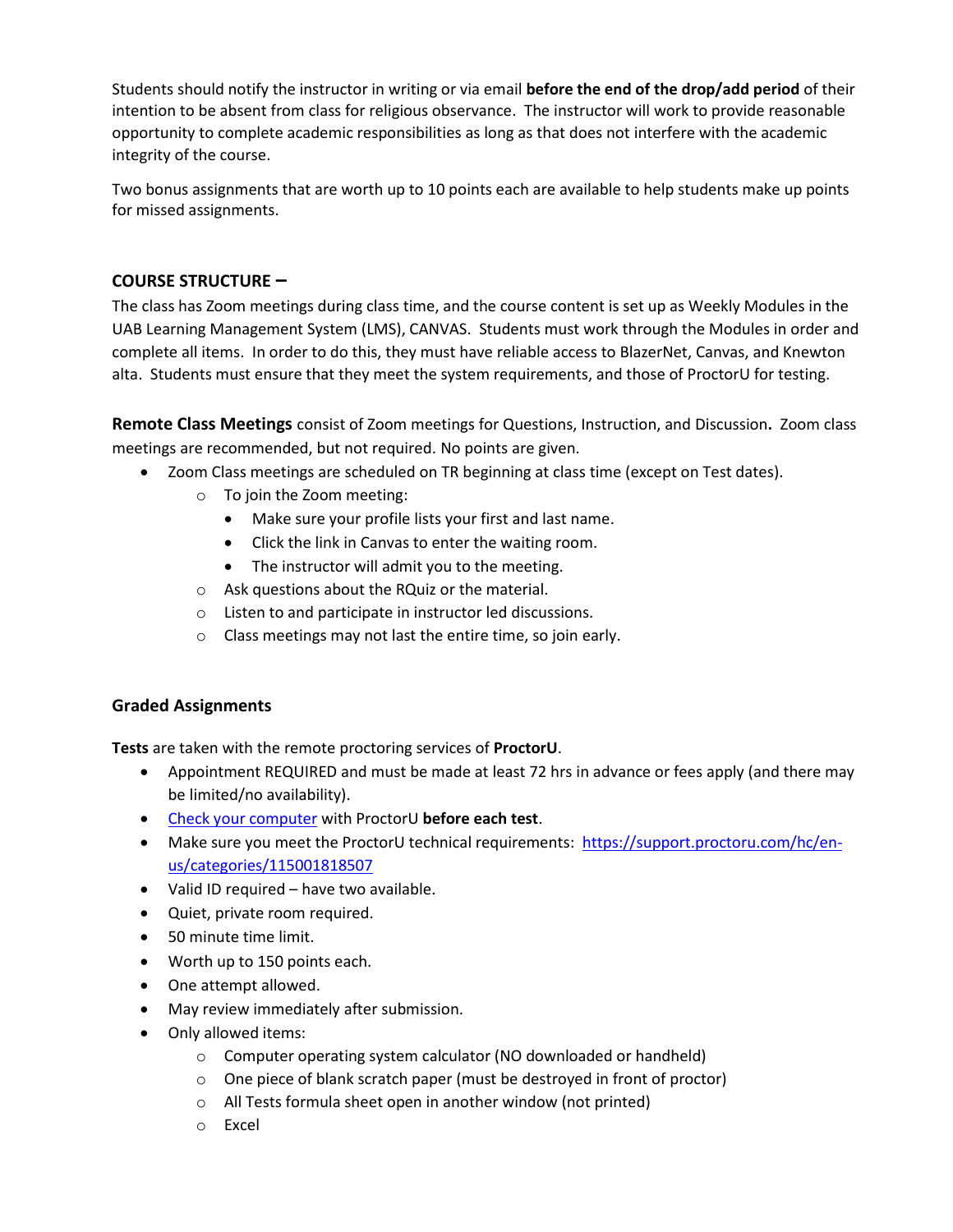- Prepare by going to the **Test Review Center** (available 14 days before the test deadline).
- If a student misses **one** Test, he may request to replace the missed grade by taking the Makeup Test. The student must email a request form to the instructor no later than the day after the Test 4 deadline. The Makeup Test is a 2 hour comprehensive test that covers all material. *Note that only ONE missed test may be replaced.*

Students who have technical issues with ProctorU should use: Need Help? Chat Now! at the bottom right.

Even though students take their Tests with ProctorU, we reserve the right to require a student to re-take a test with ProctorU if any testing inconsistencies or questions of academic integrity arise during the testing session, or after the review of the recording by the instructor. Students will be responsible for payment of any fees to retake a Test. Academic misconduct undermines the purpose of education and can generally be defined as all acts of dishonesty in an academic or related matter, and it will not be tolerated.

**Discussions** occur weekly except during Test weeks. They give students an opportunity to work together in a group to improve their quantitative reasoning ability and conceptual understanding of mathematical ideas.

- Available on two consecutive days in the Weekly Modules.
- Must post over both days (before 10pm the second day).
- Post at least one specific idea for solving the Problem, but not your solution.
	- $\circ$  Do not post your solution to the Problem (this results in a 0 score for the Discussion).
		- o Posts must be relevant, meaningful, and not repetitive.
- Reply to at least two other group members in a meaningful way.
- No credit is given for short, repetitive, or one word posts.
- No credit is given for consecutive posts.
- Worth up to 10 points each.
- See the rubric for details.
- No late submissions.

**Problems** give students an opportunity to articulate their conceptual understanding of mathematical ideas.

- Available on two consecutive days in the Weekly Modules.
- Due the second day before 11:59pm central time.
- Each student submits a unique, individually written solution.
	- $\circ$  If two or more students submit identical solutions, all will receive a score of 0.
- All submissions must be made in Canvas in the Problem.
- To submit: Click Submit Assignment (upper right) and select File Upload or Text Entry or Office 365, then click Submit Assignment.
- Verify that the upper right corner shows: *Submission √Submitted!*
- You may submit more than once as needed (all submissions will be saved).
- If you submit multiple times, please indicate which one(s) to grade.
- Only files allowed: pdf, doc, docs, jpeg, xls, jpg, png.
- Worth up to 8 points each.
- See the rubric for details.
- No late submissions.

**Reading Quizzes (RQuiz)** requires students to read the powerpoints and test their understanding so they will be prepared for the lessons and class activities.

• Available in the Weekly Modules and also in Student Resources.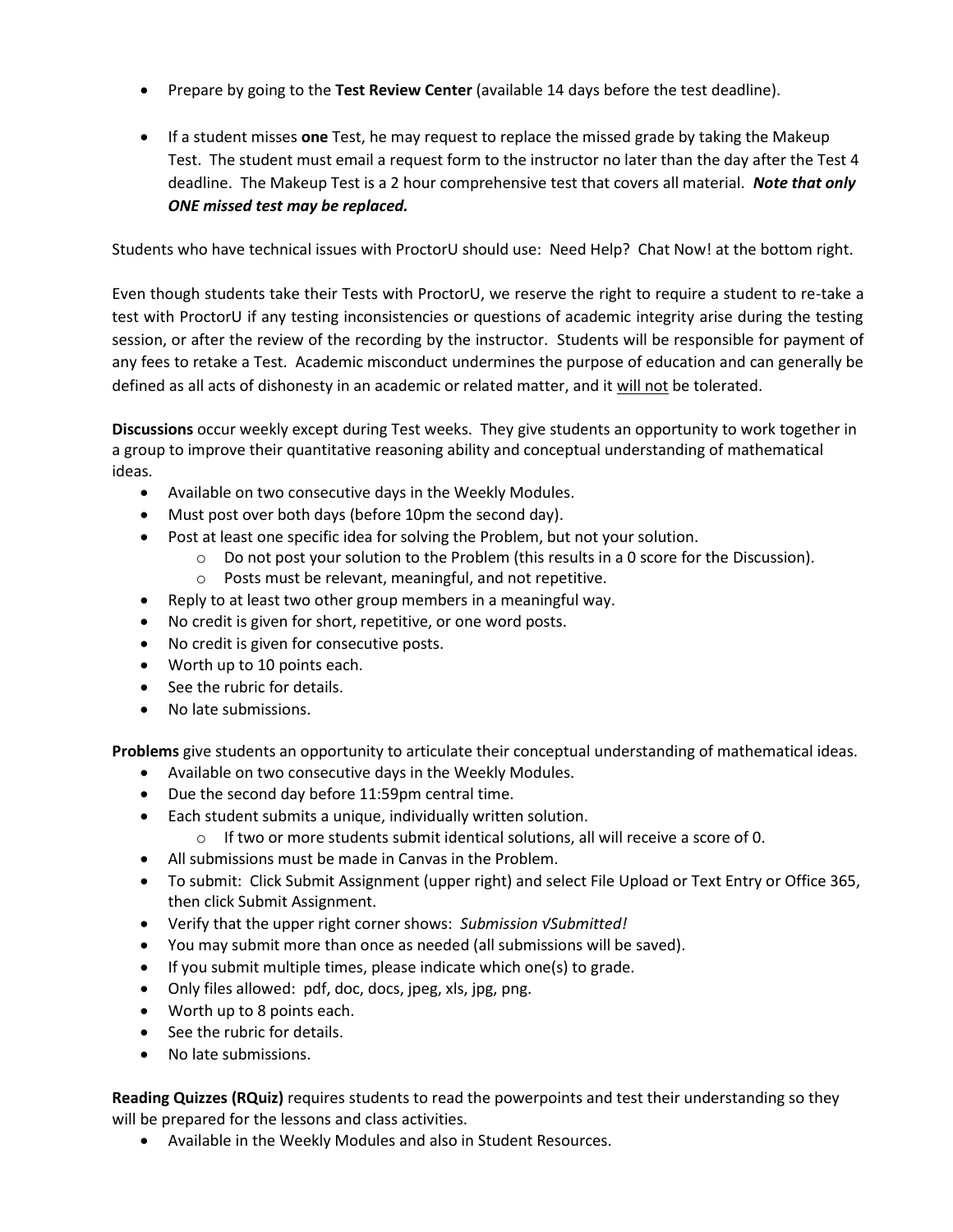- Read the powerpoint(s) in Canvas before you take the RQuiz.
- One RQuiz is due each week before class.
- 15 minute time limit.
- Worth up to 4 points each.
- Two attempts allowed.
- Review after the second attempt.
- Highest score attained will count.
- No late submissions.

**Homework (HW)** – Knewton alta is designed to work the way you learn—by completing HW assignments. All of your course material (including text instruction like what you might find in a book) plus videos, animations and worked examples, are presented to you in alta at the moment you need it. Once you begin a HW assignment, alta recognizes pretty quickly what you know or don't know and will adapt the HW assignment dynamically to your specific learning level.

When alta identifies a knowledge gap from your past, it will give you instructional support and a few extra questions until you've shown that you understand the concept, and can demonstrate proficiency by completing the assignment. Because alta is adapting to your personal learning, some of you will complete the HW assignment quickly, and some of you may take longer. (You'll see this in your progress bar.)

*Guessing is highly discouraged. Guessing will only mess with alta's ability to recommend the right content for you and could create a longer assignment experience.*

- Available in the Canvas Weekly Modules, but students may work ahead one week.
- One HW is due each week.
- Always View Related Instruction before you begin answering questions.
- Click on More Instruction within a question if you aren't ready to answer and need help.
- **Do not guess** (makes HW longer).
- Length and time varies.
- Adaptive based on mastery.
- Worth up to 14 points each.
- May be completed up to one week late for a 50% penalty on the late work.
- If you are struggling and need help, reach out to the instructor.
	- o The instructor may be able to help online through email or Zoom.

#### **Quizzes**

- Available in the Canvas Weekly Modules.
- One Quiz is due each week.
- 15 minute time limit.
- Worth up to 5 points each.
- Two attempts allowed.
- Highest score attained will count.
- May review after the deadline.
- No late submissions allowed.

**Other graded assignments** include the UAB Honor Code Statement and the Syllabus Quiz, which are found in Canvas and due during the first few days of the term.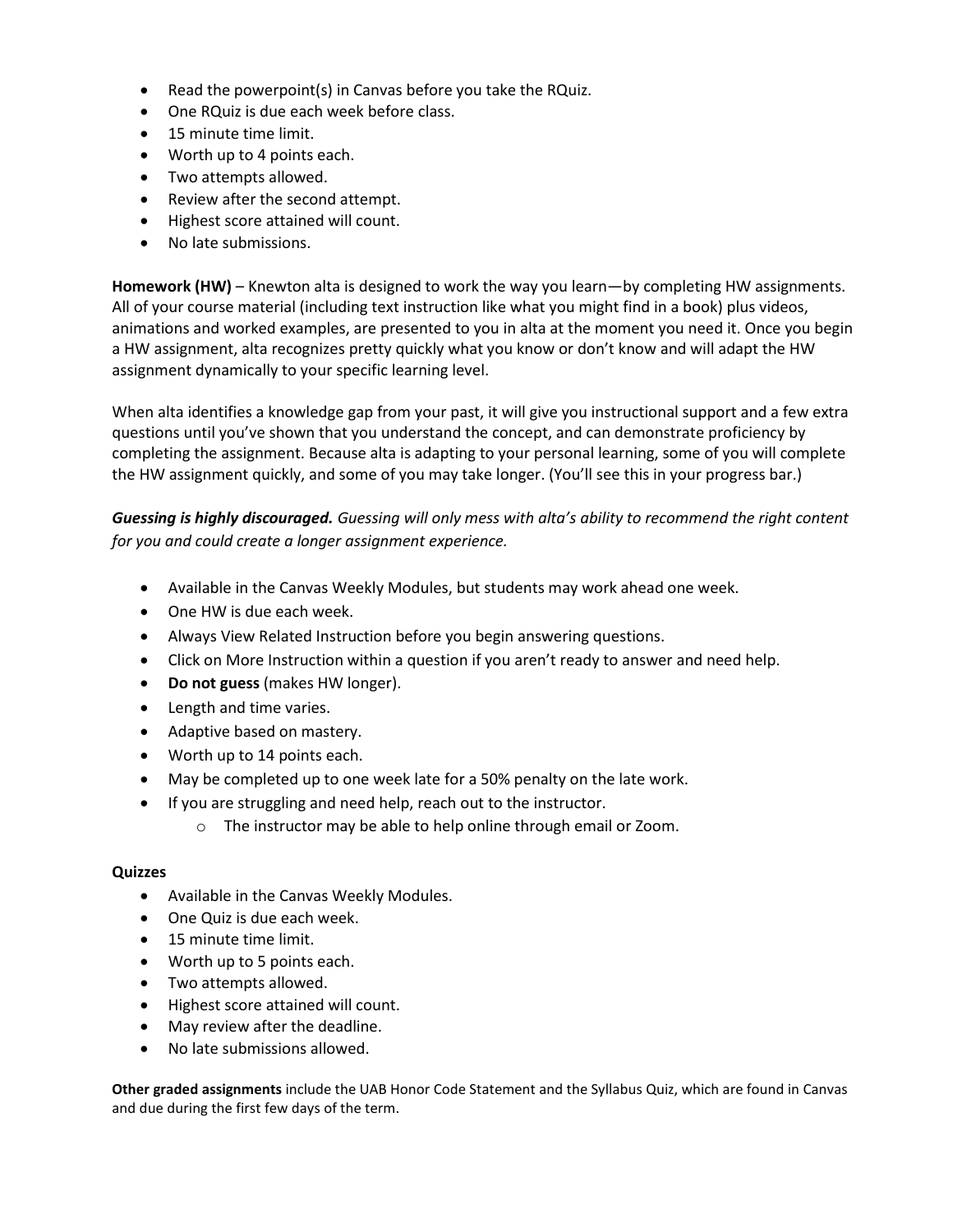**CLASS SCHEDULE** - A copy of the class schedule is posted in Canvas. The class schedule identifies the specific dates and times of all meetings, assignments and deadlines. It also identifies the material that corresponds to the homework, quizzes, and tests.

### **MATH HELP**

**Your instructor** -- You should always **contact your instructor** if you are having difficulty with the material. They can offer suggestions and help.

#### **Canvas**

- **Powerpoints** for each HW are located in the Weekly Modules and in the Student Resources Module. They show the learning objectives and provide instruction, which prepares you for the Reading Quiz.
- **All Tests formula sheet** --- This formula sheet may be opened in another window and used during testing. You are encouraged to use and become familiar with the formula sheet while completing your assignments.

**Knewton** (through assignment link in Canvas)

- Each HW has **Related Instruction**, which includes text and videos.
- **Review Center** (available 14 days before each Test).

The **Math Learning Lab** (**MLL**) in 202 Heritage Hall will have limited availability for in person tutoring and virtual Zoom tutoring. Tutors will not help with graded assignments, solve all of your problems, or work with you for extended periods of time, but they will help guide you so that you can complete your work independently. No appointment is necessary. Tutoring is not available during holidays, breaks, or when testing is scheduled. The last available day for tutoring is the last day of classes. For more information, go to<http://www.uab.edu/cas/mathematics/mll> .

The **Vulcan Materials Academic Success Center (VMASC)** provides students with a host of free services and resources that include Tutoring and Supplemental Instruction. For more information, go to [http://www.uab.edu/students/academics/student-success.](http://www.uab.edu/students/academics/student-success)

**TURNITIN** - UAB reserves the right to use electronic means to detect and help prevent plagiarism. By enrolling at UAB, students agree to have course documents submitted to www.Turnitin.com or other means of electronic verification. All materials submitted to Turnitin.com will become source documents in Turnitin.com's restricted access database, solely for the purpose of detecting plagiarism in such documents. Students may be required by instructors to individually submit course documents electronically to Turnitin.com.

**LIBRARY SUPPORT -** The Libraries at UAB provide access to materials and services that support the academic programs. The following is a link to the main library (Mervyn Sterne Library) [http://www.mhsl.uab.edu/.](http://www.mhsl.uab.edu/)

**FACULTY EVALUATION –** At the end of each term, students will be notified of the requirement to fill out a Course Evaluation Form (IDEA Survey). These evaluations are completely anonymous and are online for all students.